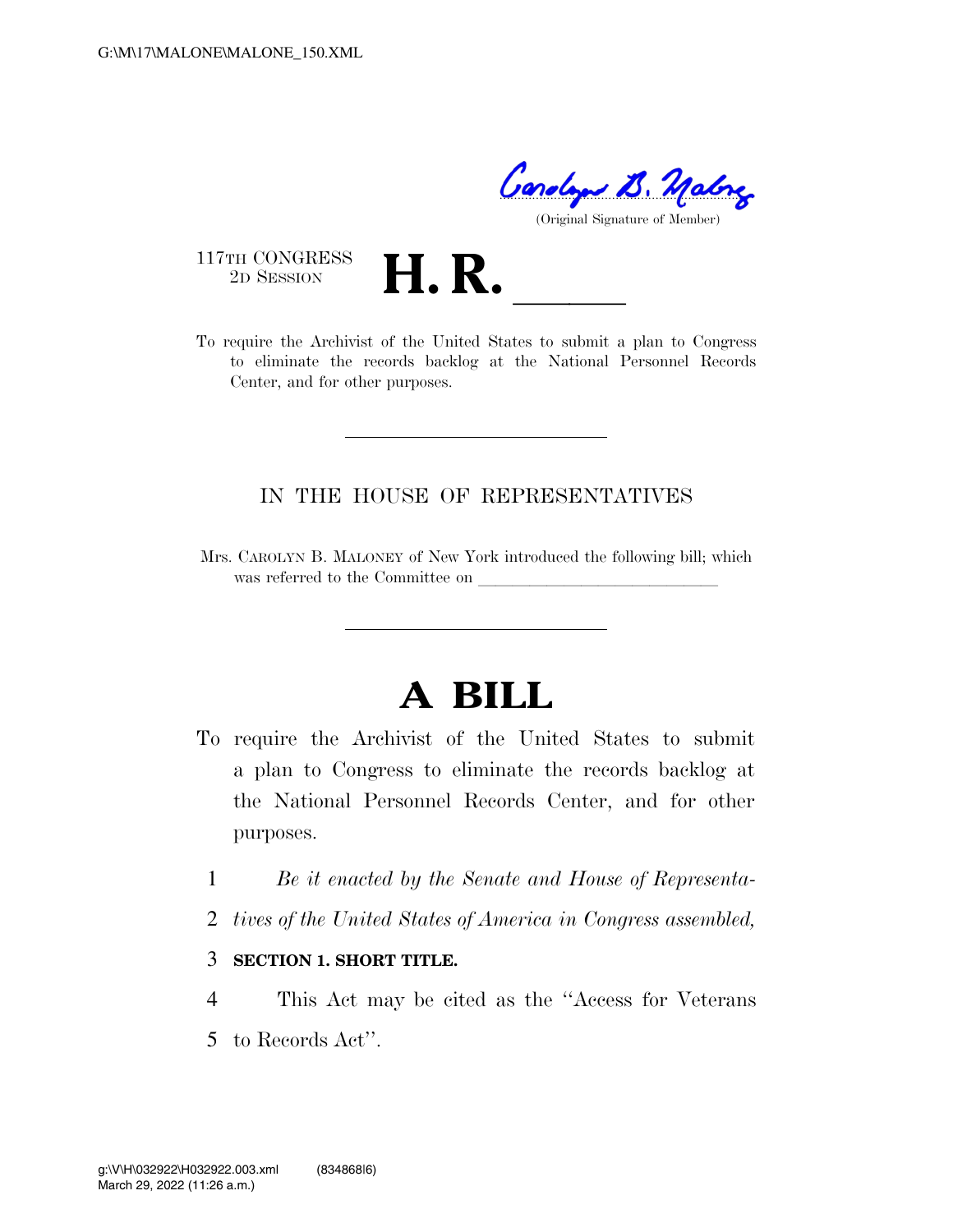$\mathfrak{D}$ 

## **SEC. 2. PLAN TO ELIMINATE RECORDS BACKLOG AT THE NATIONAL PERSONNEL RECORDS CENTER.**

 (a) PLAN REQUIRED.—Not later than 60 days after the date of the enactment of this Act, the Archivist of the United States shall submit to the Committee on Oversight and Reform of the House of Representatives and the Homeland Security and Governmental Affairs Committee of the Senate a plan for reducing the backlog of requests for records from the National Personnel Records Center that includes, at a minimum, the following:

(1) Target timeframes to reduce the backlog.

 (2) A detailed plan for improving the informa- tion technology infrastructure to prevent future backlogs.

 (3) Actions to improve customer service for re-questers.

 (b) AUTHORIZATION OF APPROPRIATIONS.—In addi- tion to amounts otherwise available, there is authorized to be appropriated to the National Archives and Records Administration, \$60,000,000 to address backlogs in re- sponding to requests from veterans for military personnel records, improve cybersecurity, improve digital preserva- tion and access to archival Federal records, and address backlogs in requests made under section 552 of title 5, United States Code (commonly referred to as the Freedom